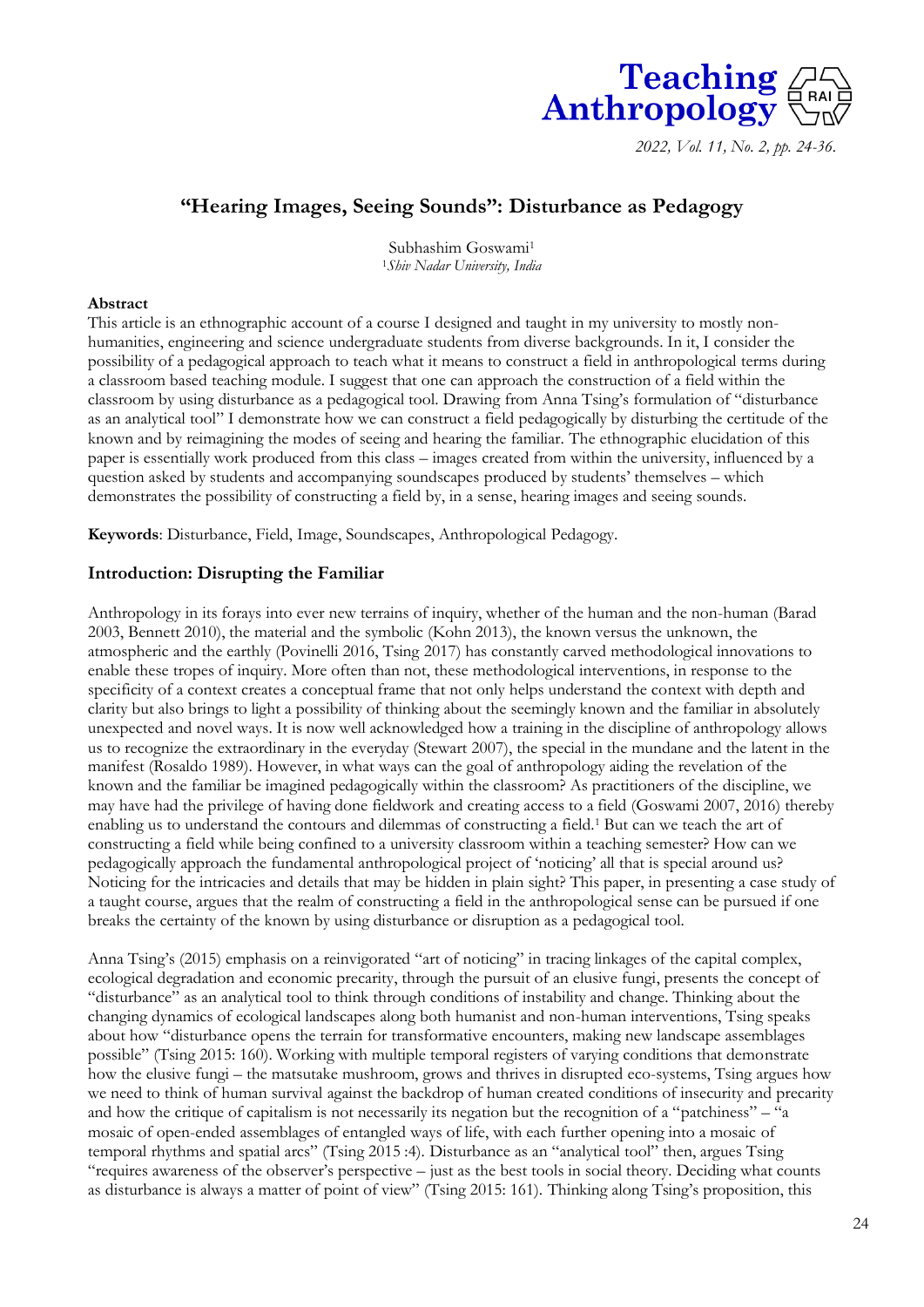paper in recollecting and reflecting back on an undergraduate taught course, contends that the art of noticing and unearthing what lies hidden beneath the veneer of unseen connections can be pedagogically addressed by disturbing the status quo of the seen and the visible. This paper further argues that these disturbances or dissonances can be created by reimagining the modes of looking and hearing all that is around us.

The pedagogical experiment I draw upon to demonstrate this is a course titled "Hearing Images, Seeing Sounds" that I designed and taught to a mixed cohort of science, engineering and a few humanities and social science students at Shiv Nadar University. Although not officially coded as an anthropology course, the intent and rationale of it was absolutely anthropological.<sup>2</sup> The explicit aim of the course was to carve an understanding of how one "writes the world" or creates a "world of representation" from a context that one carefully builds and crafts – the notion of a field – whether it be from a space that one occupies and is familiar with or the never seen and heard empirical location out there. In this course we worked with the former – the physical familiar space of the university itself. This choice was not for any other reason but the constraints of this course being a short teaching module where one could not have taken time out to visit any other locations or spaces. Working within the larger university landscape, both social and physical, was a way for me to extend the dialogical space outside the physical confines of a classroom. Using images and sounds was a way of enabling distinct new imaginaries of seeing and hearing, while writing and creating a representative register from this world of the familiar. Images, in my experience, have always animated a classroom and in this case since students created images of spaces familiar to everyone, the discussion that it produced was rather engaging and intimate. Once students brought images back to the classroom, the act of seeing the same image as seen by others, opens up the image to diverse trajectories. The patchiness (in the way Tsing suggests) of what the image contains increases and that pushes the observer to re-imagine what they had observed in the first place. Sometimes that led to creating another set of images from the first image and so forth. The course thus engaged in this implicit anthropological endeavour of writing the world, albeit through images and sounds by disturbing the terms of the known and in turn constructing a field out of the familiar for their own modes of inquiry. While images can be one register of making meaning, this is extended by combining images with sound – recorded live or downloaded, made using any device or even music, which worked towards adding a very specific and unique dimension of seeing and reading these images. It was as if suddenly the images were speaking or there was a different sensorial connection with the image. The soundscapes complementing the images inflected the viewing of the images further in significant ways and aided the process of knowing and thinking about the research questions that students chose to work with. Work in this class thus entailed students being interlocutors, literally as observers speaking in between their own contexts and how they choose to look and hear their contexts anew. Dissonance as a matter of design enabled this process of re-seeing and re-hearing all that was familiar around them. This paper, as an ethnographic elaboration of this process of disruption, is an invitation for readers to access this process.

# **Theoretical Departure**

The pedagogical methods adopted in this course could be construed as a multi-media sensorial teaching approach, although I would be cautious to use broad strokes to brand it as that. Most of my students were accessing an anthropology/sociology<sup>3</sup> oriented course for the first time while some of them were doing a social science course itself for the first time. Shiv Nadar University, is an inter-disciplinary research focused university with a commitment to research oriented work not only by faculty but also by students. This informs the pedagogy of taught courses as well. Given this impetus, we as faculty work on designing courses which are interdisciplinary and Core Common Curriculum (CCC) courses are specifically meant for this purpose. The students who took my CCC course, which was optional, were from the university itself, mostly pursuing Science and Engineering disciplines with a few exceptions and all of them had very diverse social and cultural backgrounds being from regions across the country. Given this cohort of students, I chose not to discuss the question of the sensorium or what could be termed sensorial or mixed media ethnography since I was only beginning a prefatory conversation on ethnography and what it entails. For me, introducing the basic fundamentals of the discipline to a set of students who may or may not take up anthropology was a challenge and yet very exciting. It is for these reasons that I focused more on the pedagogic approach of disturbing the realm of the familiar by using images and sounds to provoke a realm of questioning. This was done with two goals in mind. One, to break the fixity and sometimes the monotony of writing. Second, to use this practice oriented method to talk about how disciplines like anthropology/sociology work with a method called ethnography in working out their objects of inquiry. In doing so, subsequent discussions on constructing a 'field' as an integral part of doing ethnography and how what we think we know is not that straightforward but is processual, became evident. In laying out the history of sensory ethnography, Karen Nakamura (2013) proposes that "Although mere words may have limitations, the emotions and images inspired by them do not" (Nakamura 2013: 134). My pursuit in this course,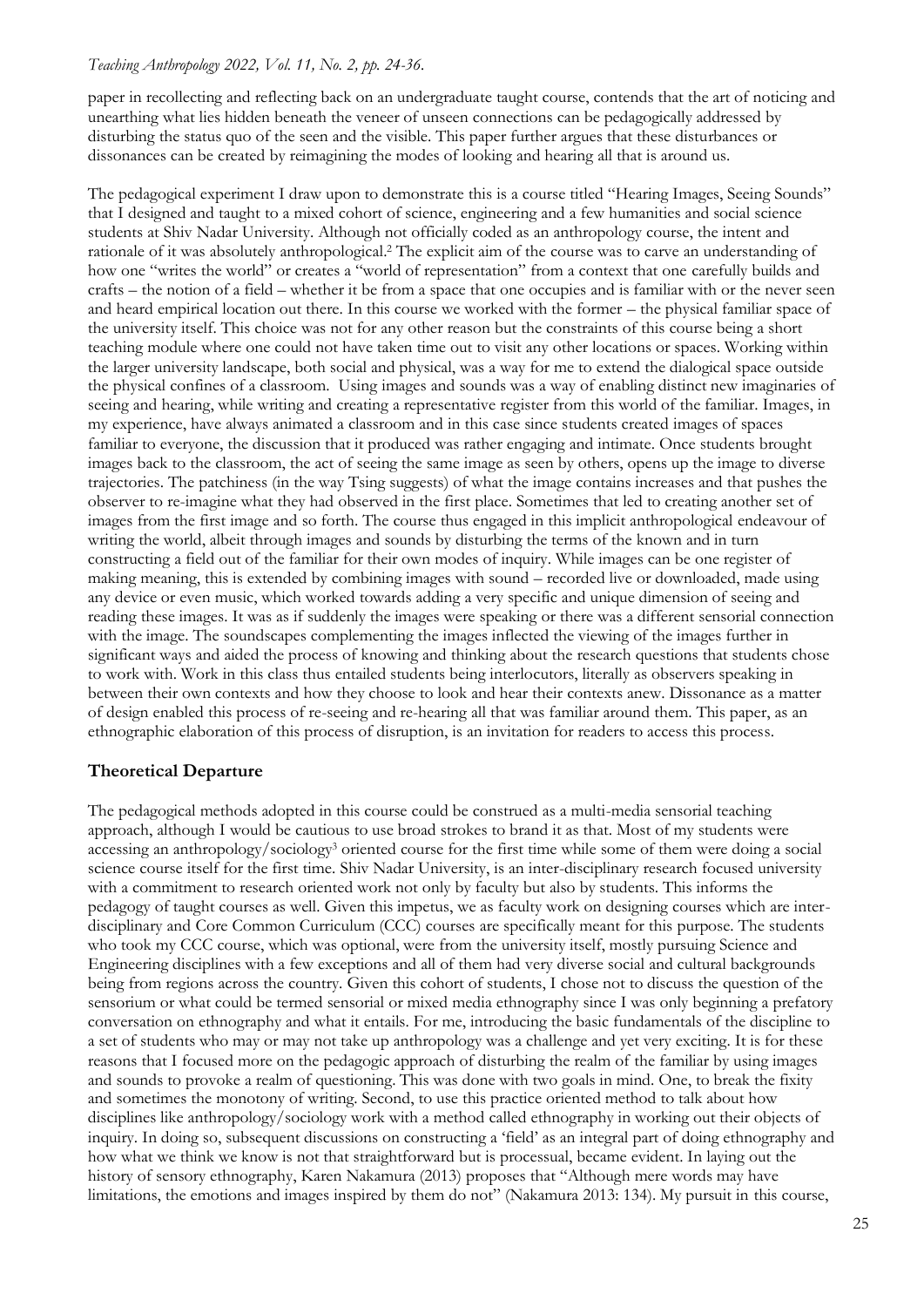in a similar vein, was to enable the articulation of what images may 'speak' to us of, or what one may 'see' in a soundscape, and arrive at a discursive understanding of the field by juxtaposing the disruption between the two.

However, in writing about this course retrospectively, in the form of this paper, I realise how the approaches adopted here could add to discussions on the use of sensorium within the making of ethnography or be seen as an illustration of a mixed media approach. Anthropology has certainly realised the limits of relying on the predominance of the written word to create a register of the ethnographic. This course has the potential to add to this discussion on how the senses are premised in the production of ethnography (Stoller 1989); move towards realizing how one can write ethnography by being a "sensory apprentice" (Pink 2009); think about the body as a corporeal image (MacDougall 2005); consider what it may mean to visualize theory (Castaing-Taylor 1994, Grimshaw 2001); or reflect on what it means to work out theory itself in pictures and images (Mithcell 1994). Questions of which constitutes olfactory (Seremetakis 1994), aural (Bull and Back 2003) and/or auditory cultures (Pinch and Bijsterveld 2004) could also have been a mode to analyse the notion of sound or smell speaking out from an image, or how sound captures the unspoken of an image. In recollecting the varied approaches of this course, I do think along and think with some of these arguments, but the larger objective of this paper is to demonstrate the specific pedagogical value of these approaches rather than substantiate it as a mixed media approach or as a work on sensory ethnography. Instead, I use this backdrop as a theoretical departure and argue that introducing a component of the sensorial is a valuable pedagogical technique to allow those new to the discipline of anthropology to carve an imagination of what constitutes a field.

# **Pedagogical Frames: Breaking Certitudes**

In this section I lay out the broad pedagogical frames adopted for the course and the ways in which we set the contours of crafting a field out of the familiar by disrupting the seen and the heard. The focus here is not necessarily on how one creates a field, which has been dealt with at length in anthropology, but the pedagogical possibility of working out a way of seeing and hearing the familiar anew. Kim Fortun (2009) in a somewhat candid reflection on teaching research design within the confines of an anthropology classroom, emphasises the significance of joking and play to revitalise the research endeavor or the process of figuring out the close at hand, which often may be lost in the din and clamour of looking for the particularly significant and seemingly important. Fortun says, "Research design always, inevitably, is an anxious endeavor. Joking along the way, about the process, about oneself, about the world in which research happens and, one hopes, makes a difference, is important" (Fortun 2009:180). Anxiety of stepping into an experimental pedagogic space was true of this course, not only for my students but for me as well. I had in fact made this explicitly clear to all my students, how in this class we will figure out a way, collectively and with consensus, to think about what the discipline of anthropology/sociology allows us to work with; viz. a way of imbibing the skill or art of noticing the special in the ordinary, the significant in the mundane and how that can help answer larger questions that are important to be addressed and questioned. "Ethnographic eyes and ears" concurs Fortun, "have been as vital in the classroom as in the "field"" (Fortun 2009:180). In this course, training to not turn a blind eye to everything around one's self was the focus, and the possibility of doing that emerged when we decided to work with questions each of us were interested in asking. The various experimental approaches adopted in the course were of course complemented with a discussion of a few concepts, crucial to lay the grounds of what it means to think through images and work with the realm of the visual and the aural conceptually. We therefore discussed the likes of Berger (1972), Mitchell (1994), Barthes (1977, 1981) and Debord (1983). Discussing these readings in class was meant to frame an understanding of the politics of the visual analytic (Barthes), and how the visual is implicitly tied to the verbal (Mitchell), while realizing how the act of creating a spectacle (Debord), destabilises the relationship between seeing and knowing (Berger). In the sub-sections below I lay out the approaches adopted to build up to students creating images and sounds from their distinct chosen field sites

# **Questioning as a frame**

Conversations in this class began with a non-descript and innocuous set of questions. In my first class with an eager group of mostly science, engineering and few humanities students, I asked what they would like to know more about or "find out" generally, and how would they proceed with finding this out if it was posed as a research question. I asked – what would you like to know and in order to know what should you ask? The responses in the class ranged from inquisitiveness about how artificial intelligence functions to questions like why are a few things more important than others, why do we feel, why do grades matter and so on. While I did begin by asking what they would like to know I consciously flipped the process of asking questions and persuaded students to think about whether one could ask questions of what one already knew? For instance, I asked if they knew where they were when they were five years old, who was their best friend's mother, what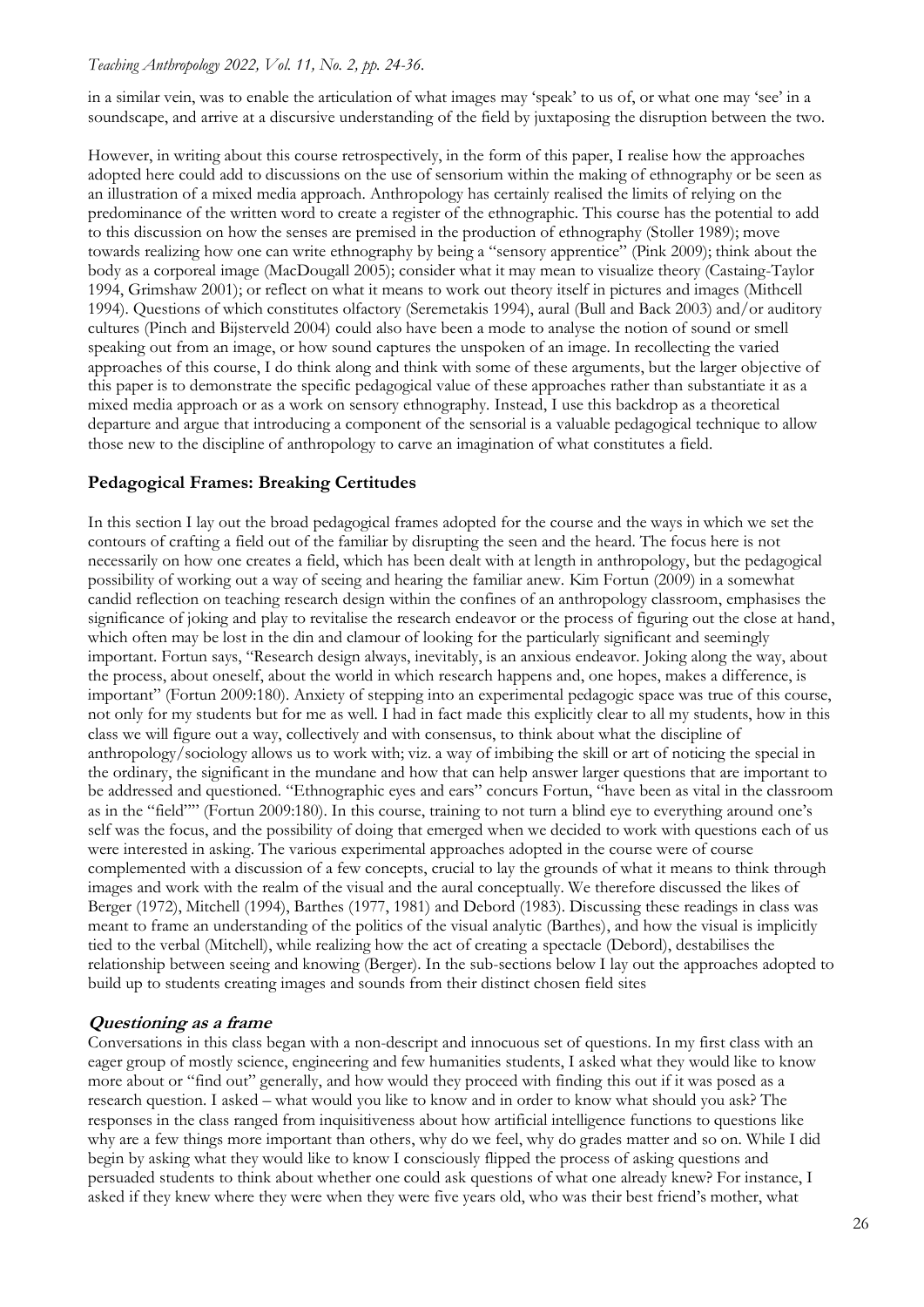colour do they like or what taste are they inclined toward? In placing these questions, the immediate response was in the affirmative. They said they knew answers to these questions. However, in probing further, one realized that the basis of this knowing varied and one could not lay claims to a certitude of how they knew what they did. Asking questions of what one presumably knows or has seen, smelt, heard, tasted and experienced, the class conferred was absolutely possible but at the same time they agreed that figuring out the familiar was not as simple as it seemed. Discussing these questions in detail led them, for instance, to realise how the sociality of food and individual taste was determined by religion or caste or how a favourite experience of childhood may have been influenced by ideas of leisure, and how the possibility of leisure was not equally available to all. They finally reckoned with the notion of how most questions of the experiential were a process of the 'social' influencing their choices and actions. Students soon realised it could be stimulating to break the certitude of the known and how researching the realm of the known could be exciting and challenging.

Thus, from childhood to asking seemingly factual questions about the functioning of artificial intelligence, to asking about the experiential, students moved to questioning and discussing their life as a student. They discussed how their student experiences were determined by algorithms in their ability or inability to choose courses, and questioned their status and "identity" as a student vis-à-vis their allotted roll number – which identifies them as a number and subsequently as a student because of this numbering. The everyday lived and the mundane suddenly achieved new meanings through these discussions. It was at this moment that the class arrived at a consensus to work on these larger questions as a framework in order to carve out a research project for themselves. They decided on researching these questions using distinct sites chosen from the university as a field site. We had discussed how, in order to experimentally approach a research question, they should think of a site where they could literally and figuratively find 'answers' to these questions. If that was the motive, what site would they choose? The final set of questions that each group worked with – ambitious in its scope and consciously kept broad– were "what is value?" "what is experience?" "is choice freedom?" and "what is a state of consciousness?" When I taught the course to a different set of students another time, other questions, although similar in intent had come up, like "what is a fact?" "why do we feel?" and even something as broad as "what is knowledge?" Once these questions were decided, the whole class divided themselves into smaller groups of five or six students, with each group working on one question to investigate ethnographically from within the precincts of the university itself or their chosen field site. They would essentially address these questions by creating images and layering those images with sound. The following are some of the other pedagogical techniques I had adopted.

# **Transect Walk**

One of the earliest exercises we did to instil an acute eye for observing one's immediate surrounding beyond the apparent and the manifest, was a "transect walk." "Transect walk," or a community mapping exercise [\(https://catcomm.org/transect-walk/,](https://catcomm.org/transect-walk/) Rojas, Nomedji and West 2021) is often used by development practitioners to complement physical maps with local and lived conditions of these spaces. While their rationale is specific, I had borrowed this exercise to instil a sense of how the mundane, seemingly dreary surroundings that one occupies and moves around in everyday, could in fact hold sights and sounds that often go unnoticed and unacknowledged. We did these walks as a class during class hours, although everyone was responsible for their own mapping and observations individually. The whole class walked around two to three different routes noticing and writing what they saw while walking or choosing to write after a walk was over.

Following the walks we undertook two specific kinds of writing exercise. First, students simply wrote an account of what they saw. Specific instruction were to write down and literally list what they saw, an exercise titled "observation narrative." This exercise done as a collective was interesting because students who walked along the same route at the same point wrote different instances of what they saw while the same thing seen was written as something else by different students. In exchanging these listings and observational notes everyone realised how limited perspectival vision is and how what we sometimes choose to see determines how we see our surroundings. Suddenly reading Berger (1972) who argues "looking is an act of choice" became self-evident and apparent. While this was one part of the exercise the other part asked students to narrativise their observation in a section called "narrativising observation" which essentially meant that this time round they should not simply list what they saw but write *how* they saw what they did and narrativise the whole act of observing. Just for the element of play, I suggested four words as frames along which students had the option of structuring this second piece of writing. The four words I threw at them were – 'sight', 'frame', 'projection' and 'interpretation.' The pedagogical rationale of these broad frames was meant to push everyone to draw a connection between how we see everything within a context whether as a priori or as a condition of seeing, and think about how these conditions of seeing project our own vantage points of vision and become an interpretive act. In narrativising an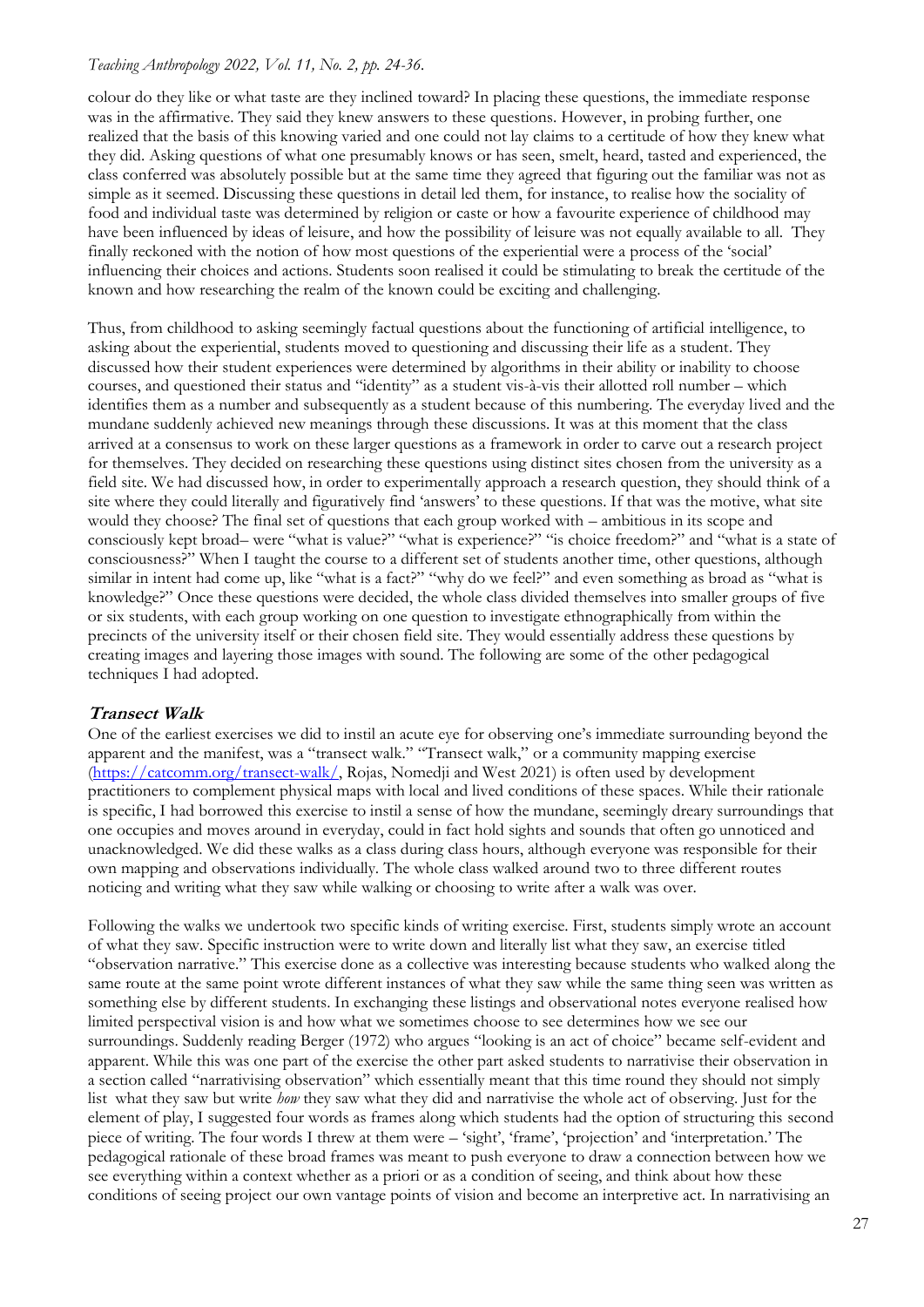account of their observations and the walks, we suddenly saw how registers of identifying spaces and thinking about what one simply saw changed. Some students wrote how they found the "tea stall" (a listed observation) as "embodying work" or how the "corridors of the building" made them feel the "weight of education", or how their own backyard, the lake behind D and C block was a "natural splendour." What someone may have simply listed as a tea stall, wide corridors or a lake suddenly got a perspective and a view point assigned to them. Sharing these narrativised writings led the class to reckon how our act of seeing and observing is biased and how recognising these vantage points of viewing could be crucial to begin the process of researching – whether of the known and the visible or that of the unseen and the seemingly invisible.

# **Relationship to the Question**

The next piece of work that followed, again in consensus and discussion with the students, was to write a short 500 to 700 word write up on why they decided to work with the question they did and what meaning the question held for them individually, given that the frame of the questions were particularly broad and not necessarily anthropological in scope and possibility. The aim of this exercise, titled "relationship to the question," was to evoke an understanding of how a question does not necessarily work with an a priori framework, but is rather expansive and amenable to interpretation and re-imagination while working on it. Various students wrote about differing reasons for their association with the question ranging from how it allowed them to think of their immediate surrounding in a new way or how they thought their life was seen as being restrictive (in working on the question of freedom) while it may not necessarily be so, or how the terms of the experiential are not just personal but constructed and shaped through various influences.

I want to cite the example of Economics major student, Lavanya Fulzele<sup>4</sup> to speak about this exercise who worked on the question "is choice freedom?" Lavanya drew an interesting analogy with how freedom for most young people in India is associated with the figure of Gandhi as he epitomised the "freedom struggle" against the colonial regime and how Gandhi as a figure was always there for all to see – portraits of Gandhi hanging in school classrooms, in public spaces, office buildings and so forth. Thinking through sociological frames she then went on to argue that freedom is not necessarily only that which is given to you. Instead, the real lived sphere of the everyday has a relationship with freedom as well, composed of varying registers that could also be restrictive. In her own words, Lavanya says, "Freedom, I was taught, was a basic human right that the freedom fighters of the past fought and won for us. As such, life without this freedom seems like a bygone era. However, with a developing education and experience of the world, I realized that the way freedom plays out in real life is through the range of limitedness." This concept of what she in her own words had termed "limitedness" was interesting because she flipped the generalist understanding of freedom that one was exposed to as a school student or as a young person. Many other students also spoke about how these questions although broad allowed them to rethink certain basic concepts that one always took for granted.

# **Free Writing and "Nonsense"**

Another pedagogical tool we worked with for students to think beyond what an image contained was an exercise that I termed – 'free writing exercise.' This was done once students had shared images they had created from a chosen site in class. This exercise had two parts to it and was meant to be an in-class activity. I asked students to carefully examine the images they had created, think about it, play with it while examining it and then undertake a timed free writing exercise, all in one go, for five to ten minutes drawing impressions from the image. The pedagogical rationale of this free writing exercise was to demonstrate how each image that students' may have had a personal relationship with or a deep connection in creating could be diverted, deflected and almost inverted in its meaning if one allowed oneself to do so, and in turn demonstrate how research primarily works in accepting and acknowledging subjective influences. This writing was meant to be uninhibited, free flowing and the idea was to write without the pressure of making an argument or connecting ideas in order to recognize this subjective position and break the fixity of an image. This was followed by an even more experimental form of writing that I termed 'non-sense writing'. I encouraged students to write a piece of writing that they thought was non-sense, nonetheless drawing from the image. This second piece could be a piece of writing as just about anything, in any format whatsoever except gibberish. This was the element of play that I described earlier, which is good to think through conceptions of the field and acts of doing research. Once the students did both these writing exercises in class, drawing from their own images, they distinctly felt the meaning of the image shift and see it displaced along divergent frames of meaning. Some students wrote details of an image in the minutest possible manner, others wrote along an emotional register, and some wrote a bunch of discrete ideas. However, in talking about this presumed randomness, it turned out how these free flowing pieces conveyed an emotion that stemmed from the image itself previously unrecognized. Most students were amazed to see what they thought was free flowing and 'nonsensical' were actually quite poignant and meaningful. The impetus of creating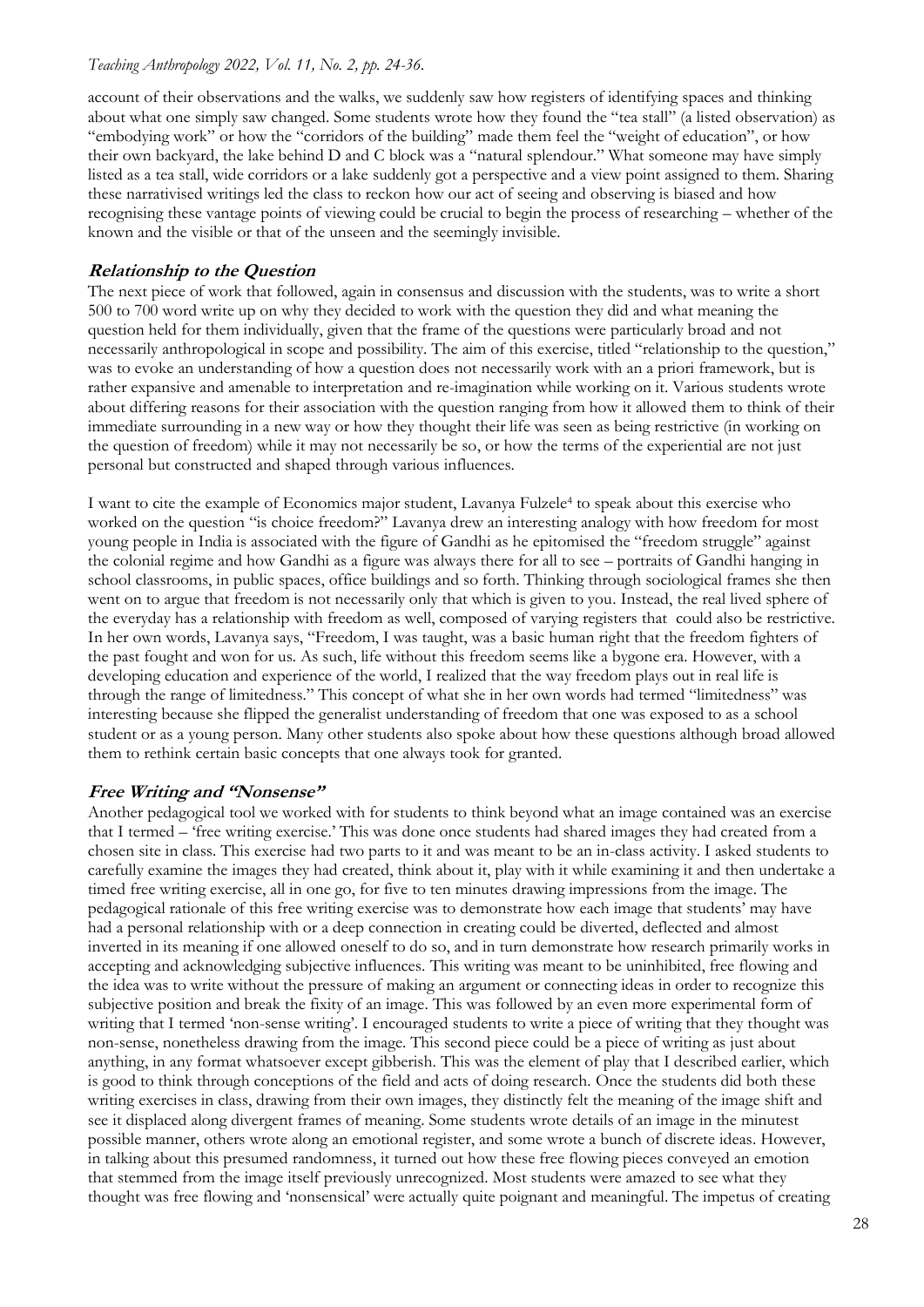images, if done as a demand of a class or a course, may have restricted them to truly engage with the images in their full potential. This exercise helped break this constraint and allowed everyone to develop a relationship between them and their own images along registers that were unexpected. A writing exercise that was quick, nonsensical and within a time frame liberated the images from a singular observational framing and that is exactly the pedagogical value I was looking for through an exercise like this.

Two examples come to mind to illustrate what I mean when I say the images moved beyond a singular interpretative frame through this free writing exercise. Sparsh Piyush Agarwalla, a Computer Science Engineering student, decided to work with an image of a screenshot, stating availability and non-availability of courses restricted through an algorithm that enables students to opt for courses. In itself the image of a screenshot was intriguing, but in his free writing exercise, Sparsh drew on the image to write a short essay with a very precise argument demonstrating how a question of choice is always about limits and an impingement on unbridled freedom.<sup>5</sup> Another Computer Science Engineering student, Ananjay Chagti, had taken a picture of the wide corridor of one of the academic blocks (Figure 1) to work on his piece. In the free writing piece and the accompanying nonsensical writing, Ananjay brought out a rather insightful perspective on how photographs are necessarily detached from a photographer's perspective. He questioned the rationale of every little detail contained in the image itself and introspected on a photographer's complicity in the act of creating an image and how we need to recognize that. Ananjay meditating on his image writes, "Maybe it's a photo taken by an amateur photographer who couldn't keep his/her camera straight. Maybe it is just a photo taken



**Figure 1.** *Ananjay Chagti's image of the corridors*

blindly or by mistake and has no meaning. Maybe the tilt and the lack of a centered perspective signify that even in a well-organized structure one can find a hidden madness, a route to chaos." His writing was a poignant reflection on the act of creating images itself or how the act of creating images disrupts uniformity and could be seen as a decent to chaos.<sup>6</sup>

Most of these writings and the pedagogical approaches I have mentioned above reflected how an image always contained more than what it depicted and how this layer of meaning becomes apparent in questioning an image; placing it in context with another image; or writing about the image anecdotally or reflectively. The free uninhibited format of writing brought these aspects out vividly and the entire class was pleasantly amused at their own revelations. To reiterate, the pedagogic approaches I had adopted to enable students to disrupt the realm of the familiar began by asking questions and using the act of questioning itself as a frame to locate a physical site within the university to work as a field site. In order to facilitate looking and hearing anew, we engaged in a transect walk, writing observation narratives based on the walk, and then stretched this further through class activities – writing individual associations with the questions they decided to work with, and free writing exercises meant to draw and build an instinctive connection with images that students had created. All of these pedagogical approaches prepared students to produce their own image and soundscape as an answer to the question that they chose to work on as a research question. In the next section I present and reflect on some of these images, writings and sound pieces that students put together as their final piece of work.

# **Ethnography of the Seen and the Heard**

Working with a physical site within the university surprisingly led a lot of students to venture into areas of campus which were under construction. Although not officially barred from entry, these spaces I suppose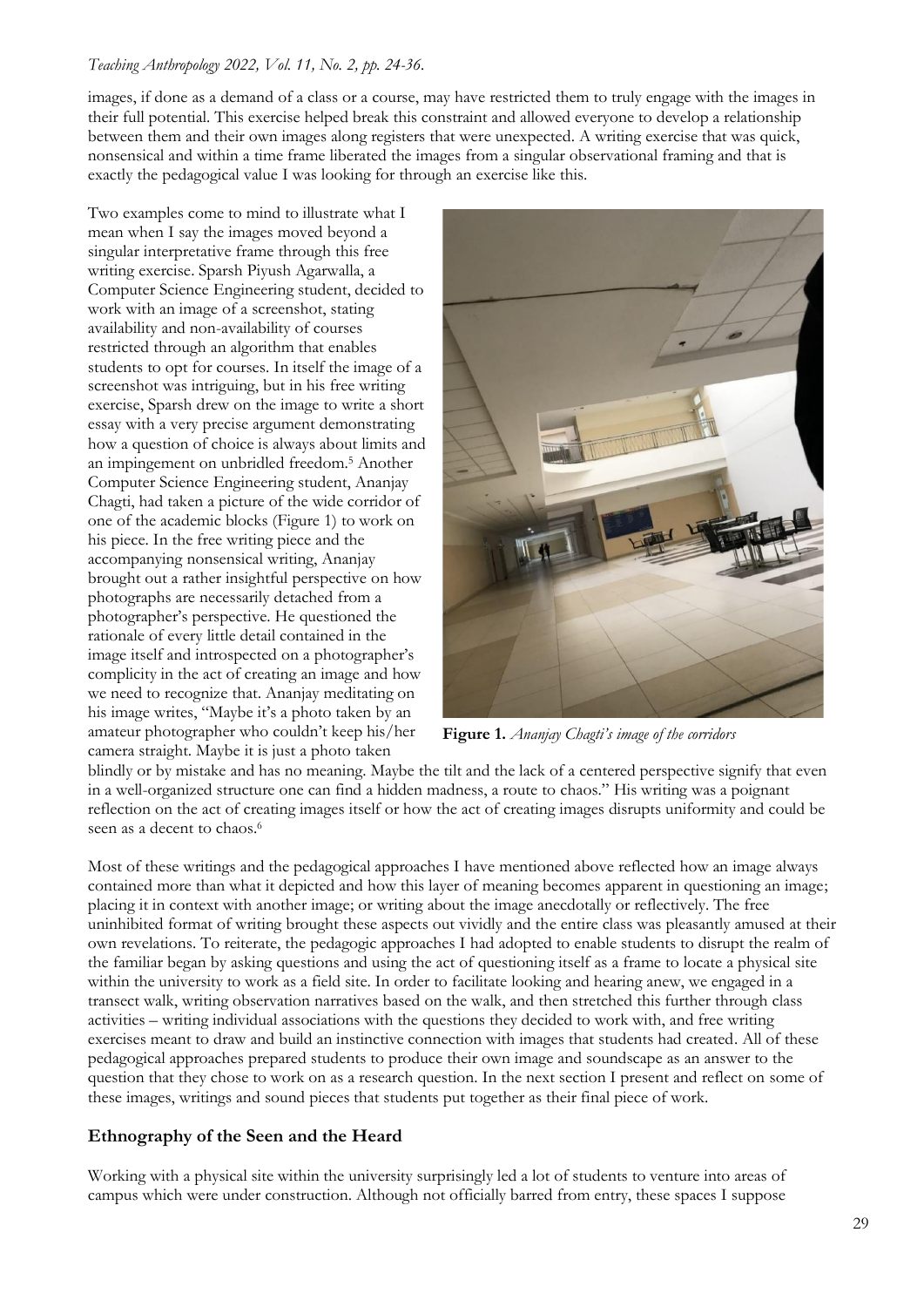presented students with the excitement of an area that seemed to be shot with potential even though they were located within the university itself and familiar. These sites filled with construction material like sand, bricks, mortar, gravel and other debris including waste also offered a distinct visual contrast to the manicured university buildings and spaces and that might have been inviting for them to create images from. Some students claimed they went to these under construction sites when their group decided to work on "what is value?" or when someone wanted to work on the notion of freedom and so forth. As a culmination of this research oriented, experimental course, students produced diverse kinds of images and soundscapes. The last pedagogical tool I had deployed, which took shape as the final assignment, asked each student to layer one chosen image with a soundscape and then use this combination of sound and images as an impetus to write a short creative piece. The creative writing could be in any form, whether someone wanted to write a story, a poem, a fictionalized account of an event, or a piece of non-fiction. For me the pedagogical merit of working through a creative piece was the uninhibited nature of its form and I thought it would allow the realm of the expressive to be kept alive as we had done through all the other pedagogical techniques adopted for the course. To encourage reflection on the particular chosen creative form and what it meant for each of them, the final assignment also had to be accompanied by a 750 word explanation of why they had written what they did. Although brief, the aim of the accompanying explanation was to see what learning outcomes were achieved through this course – was there any understanding of how one can write the world or create the world of the representative through images and sounds? Let us very briefly look at a few of these works to get a sense of the kind of representative registers students worked with and produced.



**Figure 2:** *Apoorv Walia's image of an under construction building. All soundscapes can also be viewed online: <https://teachinganthropology.org/2021/11/30/hearing-images-seeing-sounds-disturbance-as-pedagogy/>*

This is an image (Figure 2) taken by a Computer Science engineering student Apoorv Walia, who decided to click a picture of a building under construction on campus with a large closed door in response to his groups question on what is value or valuable in society. Accompanying this image he created a haunting piece of music on his piano and wrote a fictive story in three parts as three distinct depictions of time – each story written in the form of a mystery, influenced by what may lie behind the closed door. His three stories were about three kind of values – what he calls pre-value, peak value and post value. He used the concept of value as learnt from his Economics courses to talk about how what is of worth depends on its own growth and recession over time. The image of a large door closed with bars is what triggered the trope of mystery for him. Reflecting on his own image, he says, "My picture is a mystery to me. I never really went inside that door and I do not know what lies behind. It is this mystery that haunts me. It is this mystery that continues to draw me to the picture. My text is an answer to that mystery." Apoorv's sound accompanying the image, a haunting lyrical piece that he composed and played on the piano exacerbated this idea of the unknown qualitatively.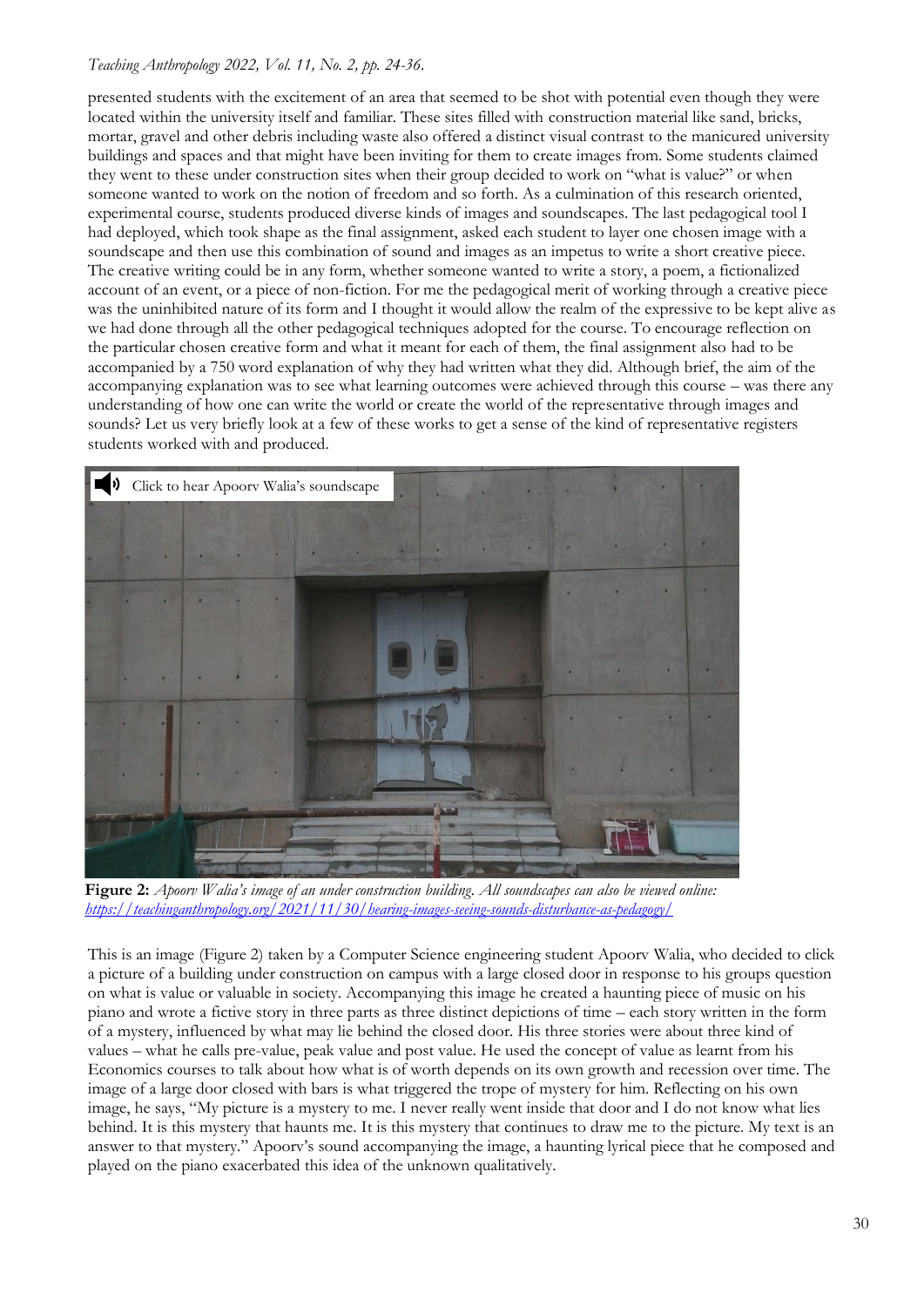This image (Figure 3) was taken by a Physics major student Suvendu Barik, who eventually wrote a paper titled "An Encapsulated World", which to him conveys the idea of how what we see is always within a frame and how that structures our ways of seeing the world. Being a Physics student, Suvendu said how "a mathematical way of looking at the world around himself" enabled him to extend and complement Berger's duality between seeing and knowing. In developing a mathematical model to substantiate his argument, Suvendu's paper was remarkable in developing an entirely original conceptual frame which he called "reality space" in mediating his image with a sound. As he articulates – "The relationship (between seeing and knowing) further conjugates to make us realise that what we see and what we think we see demarcates reality into two parts. I describe reality as a space where everything we know and we don't know coexist together, and I give a nice term to that space as "Reality Space"". Suvendu's soundscape records him walking from an external environment to an internal environment and in speaking with him I recall him mentioning how the discrete set of sounds in walking from outside to inside, with disturbance of the wind mediating it, is for him like a set of images. As he writes himself, "I chose to use sounds as collection of images, which changed my interpretation".



**Figure 3.** *Suvendu Barik's image of the construction site on campus*



**Figure 4.** *Inaayat Sachdev's image of waste and debris*

A student of Management Studies, Inaaayat Sachdev wrote a paper titled "metamorphosis of value" accompanying this image (Figure 4) of debris and waste at the same construction site. Through this image which was taken to answer the question "what is value?" Inaayat wrote a very intimate account of her own personal relationship, how she fell in love, why she got out of it and where does she exist now that she is not in love anymore. I never asked her whether the story was fictional or personal as she wrote it in first person. But in explaining her reasons for writing this story she wrote how she drew an analogy with the construction site about what seems like waste today must have been something of value at some point. The sound accompanying had three distinct layers to it. As she says: "The sound is actually a compilation of 3 different sounds all recorded together. The sound of a piano accompanied by vocals and a clap. Initially they don't exactly sit together perfectly, but within a couple of seconds, the beats align. The clap fades away because it just doesn't sound as good as it was supposed to." In working with the register of sound this way, Inaayat wanted to convey how beats never align and that is precisely the way the material artifacts of the world around us seem to project themselves as. Something is of value at a certain point in time and that can change entirely at another given moment. Values for her do not align and the sound of the three uncoordinated rhythm was meant to work out this particular representative register.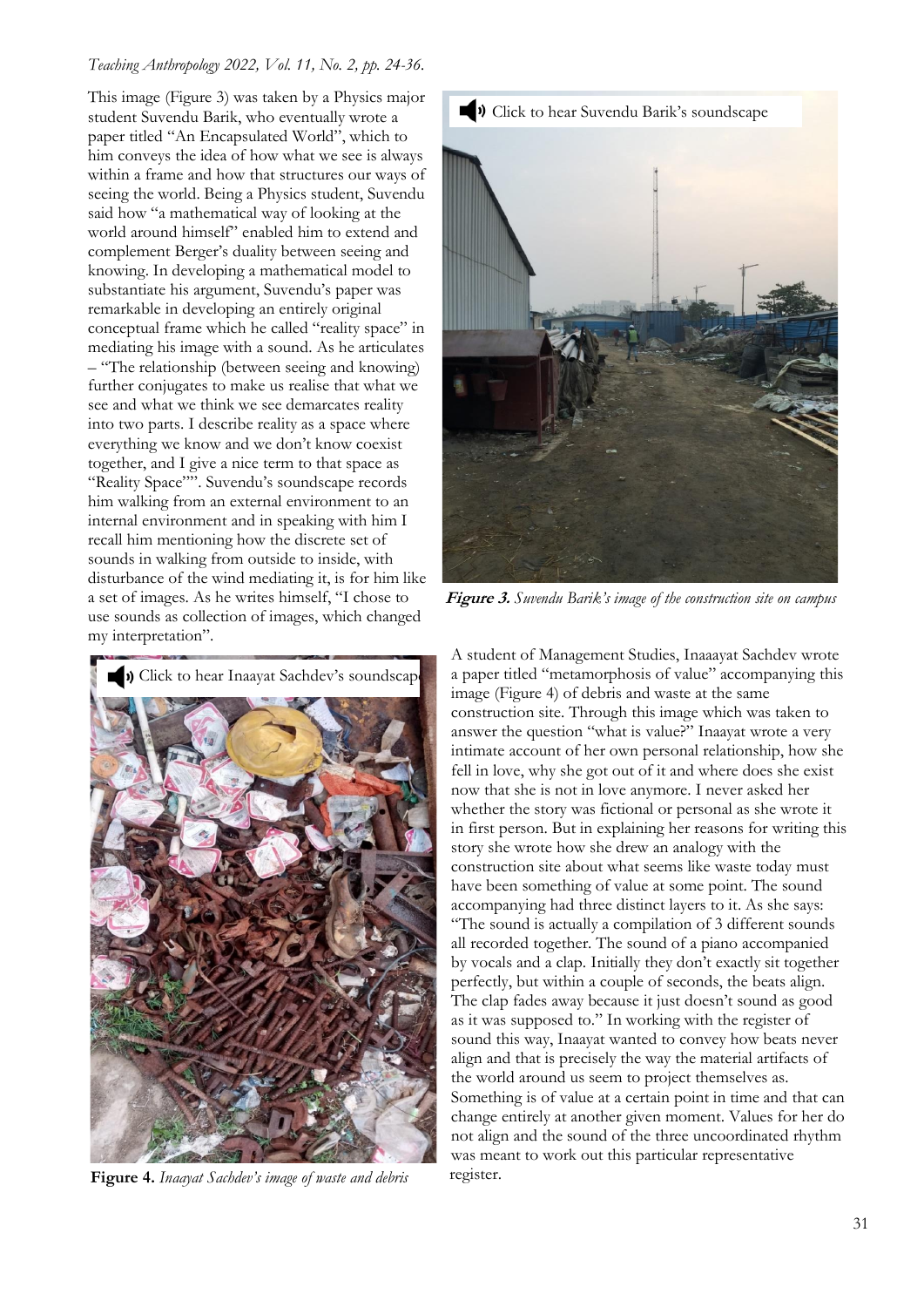Swati Ganeshan, a Civil Engineering major student took this image (Figure 5) of the students' residential blocks on campus and accompanied it with interior sounds of doors closing and opening as her final piece of work. At a first glance, the image and the sound did not project anything out of the ordinary, however that changed in her final mediation of why she wrote what she did. In her final piece of writing, Swati wrote a fictive story about a girl leaving the residential block on her final day at campus recalling the time



**Figure 5.** *Swati Ganeshan's image of the student's residential block on campus*

she was suspended because of being in the boy's residential block. The residential blocks are gender segregated and the protagonist in Swati's story was caught leaving the boy's residence after she had spent a night there. The story eventually ends with the protagonist questioning her own identity of whether she considers herself to be a girl or a boy. In the mediation of why she wrote this story, Swati wrote using Barthes' (1981) conception of 'studium' and 'punctum' to argue how at a first glance the building looks like any other regular image of a living quarter, however in closer inspection and this was the reason for her to use the sound, Swati writes how sounds of door opening and closing is meant to metaphorically represent the impact of institutionalization in an individual's life. She speaks about the generalist image – the 'studium' as that which is reflective of residential blocks for young people in a campus while the 'punctum,' that which stands out or projects itself outwards from an image, is about complete institutionalization not only within a university structure but also within heteronormative norms of society at large. She used this piece to critique existing binary categories of slotting one's individuality along straight-jacketed tropes of gender. Here is her soundscape.

An image that I want to cite for its accompanying soundscape is this image below (Figure 6) of Ayushi Mer – an Electrical and Electronics major student. Ayushi worked with an image of the lake on campus and her soundscape is revelatory for the detail it captures in order to work out an experiential register of walking by the lake. Her sounds move from footsteps on concrete to walking on twigs and leaves around the lake, to capturing sound of the water both of the lake and water in a pipe that is used to water the lawns around the lake to tapping



**Figure 6.** *Ayushi Mer's image of the lake on campus.*

of the steel notice boards that spell out information about the lake restoration process and the sound of birds chirping and winds blowing to finally the sound of the lake water itself. Ayushi's sounds unlike many of her classmates was a literal recording of the site she worked with but was remarkable for the details it captures and how such a register of sound complementing an image creates a register of the experiential.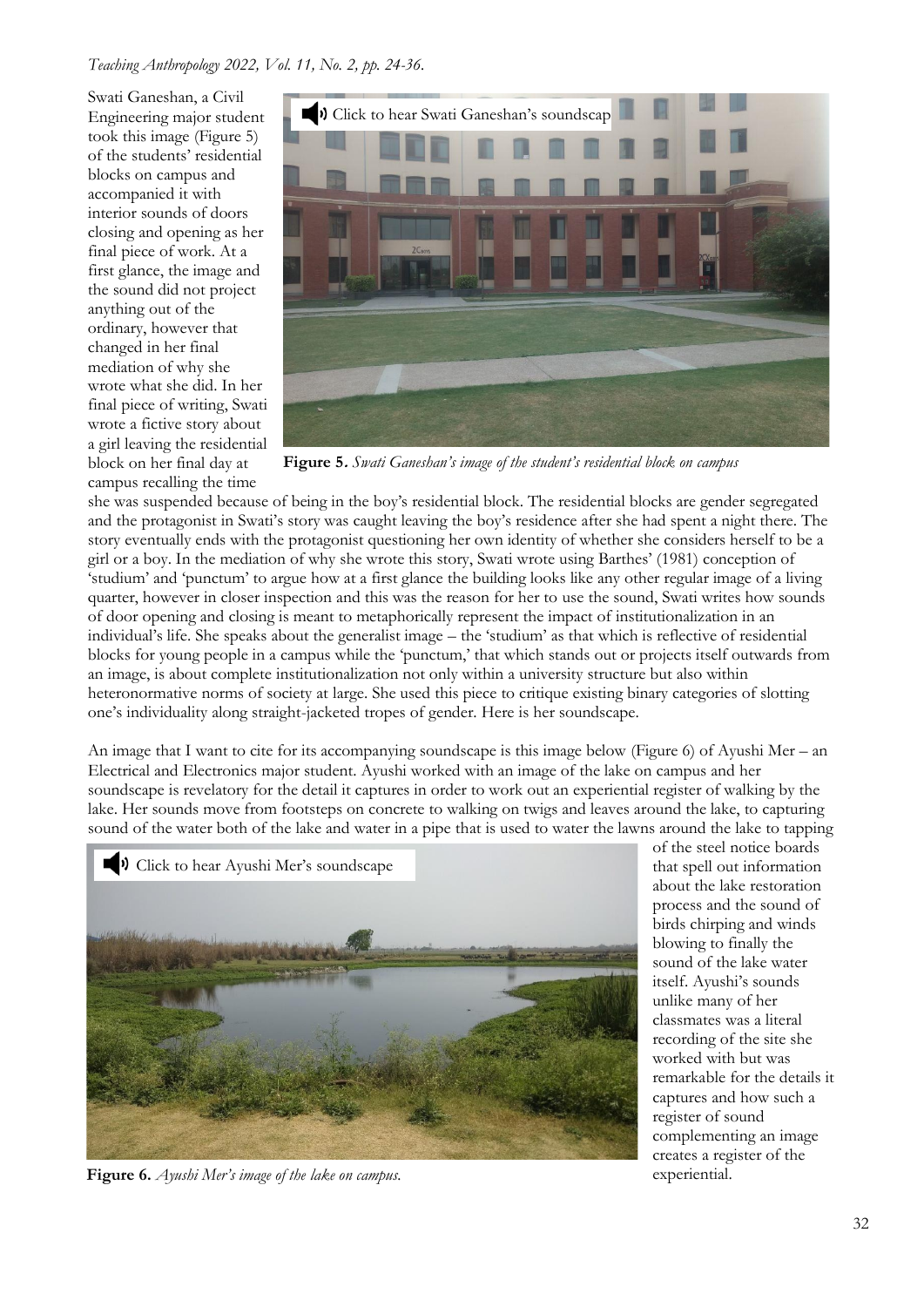Another image that became interesting for its accompanying sound is this image below (Figure 7) taken by a Mechanical Engineering student, Aman Khatkar, of the 'study room' in his hostel block. At face value the image is a general everyday picture of a room, however the sound was rather interesting and also humorous as Aman recorded himself with a sound of mumbling and kind of reading out sentences from a text to emulate what studying would sound like and how the general atmosphere of the room is filled with this aural quality when occupied. However suddenly there are spoken words berating others who are talking and not 'maintaining silence' in the 'study room' in between his mumbling and faint sounds of reading. The sound of a television overriding this faint sound brought in another layer. It was interesting and almost funny to hear this very specific sound created and subsequently recorded by Aman to communicate an experience of a space which was also insightful about the dynamics at play within a room which only students have access to. I did enjoy listening to this sound and cherished the passion with which students thought about emulating the seen with a realm of the aural.



**Figure 7**. *Aman Khatkar's image of the hostel study room*

Another student pursuing English major, Shubhangi Verma, took an image of the popular tea stall on campus (Figure 8) to answer her question on states of consciousness. The sound accompanying her image was kind of direct but it was created from another context, of water boiling in her room, of course inspired by the tea stall. She eventually wrote a poem which was about a recipe for writing as writing she argued draws on the literal and the imaginary at the same time. The picture of the tea shop was the literal for her while the sound of water boiling provided the imaginary impetus of creative writing and she feels textualisation from an image is a mode of critical reflection. In her paper she writes "For me, the common point between the image and the sound is a sense of continuity… I wrote a poem here because it is the literal interface between the image and the sound. But it is also a creative junction. What we get from a tea shop as an end product; is the same as what we get from creative labour. This poem likens the physical labour of making tea to the creative labour of writing a poem." I would like to end the paper with this poem but before doing that let me conclude by reiterating how I wish to frame the kind of work we got a glimpse of trough these registers of work and what insights can we draw from it.



**Figure 8.** *Shubhangi Verma's image of the campus tea stall*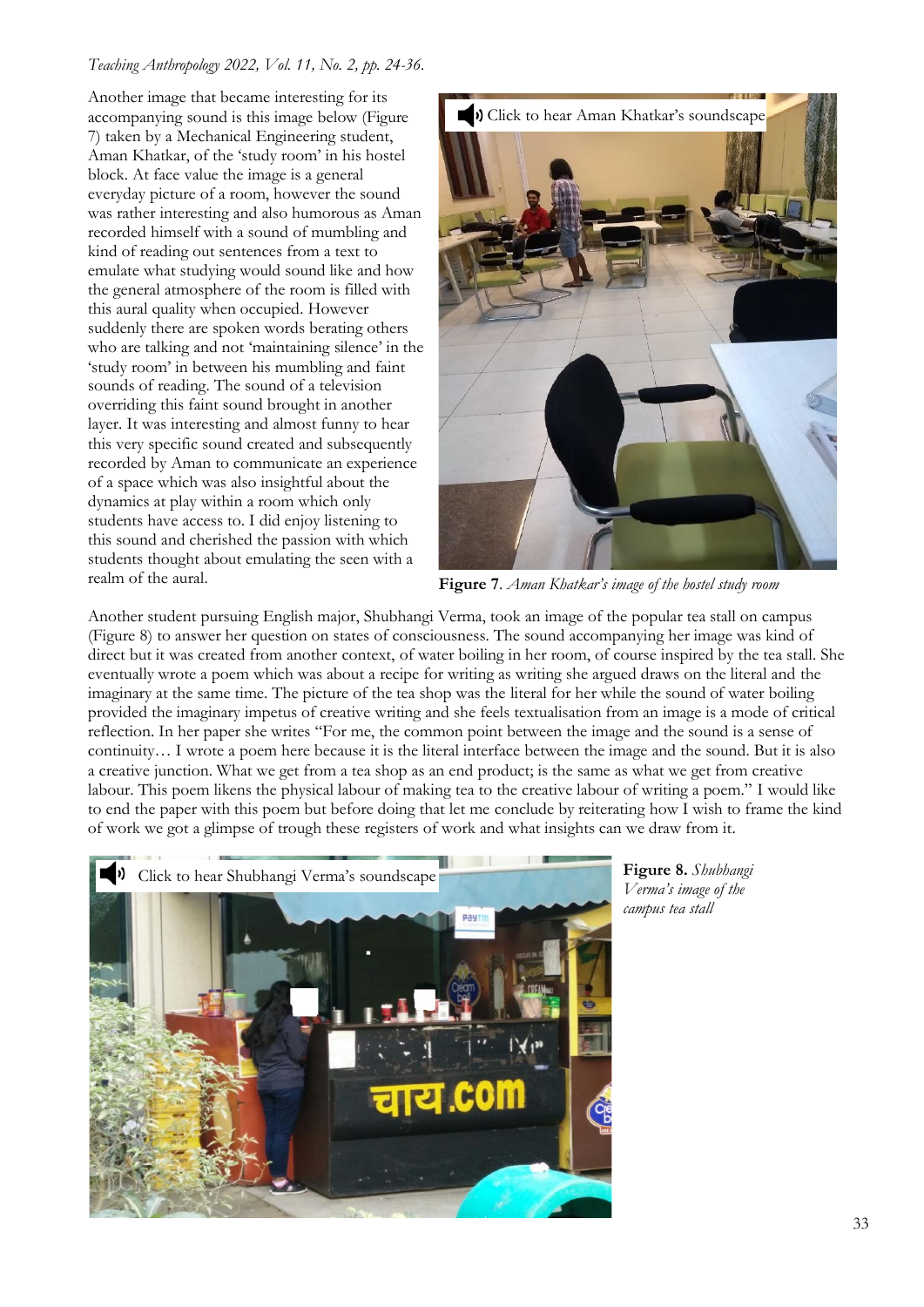# **Conclusion**

In these brief instances cited above, the conceptual responses that the class as a whole produced through images and sound varied in their articulation and expression. Neither I nor the students claimed to have arrived at answers to these large philosophical questions that we had used as a framing structure to chalk out a research exercise. Locating the questions asked within the university and using this location as a field site enabled a reflection on how there always is a possibility to re-imagine and re-frame our spaces of the familiar and in turn break the terms of certitude about spaces and our relationship with it. The harmony of a known space was now shot through a dissonance, both temporal and spatial. The mediation of the lived, everyday spaces with this kind of a discursive reflexivity allowed for an entire new register of meaning to emerge from a known space and these meanings also constantly kept changing as new imaginaries of the visual and the aural disturbed the familiarity of the known. Complementing images with sound made visible the muted within the image and enabled the altering of the known physical site in ways that one did not imagine before the process took shape. Each conceptual framing for every student was absolute in its own terms and yet relative to its own framing. The accompanying written piece was cohesive yet fragmentary just like any conceptual proposition is. This way of keeping a concept open leads to the possibility of its own critique in the future as well as the possibility of complementing an earlier understanding of a concept. The classroom experience of teaching "Hearing Images, Seeing Sounds" enabled the creation of clandestine anthropologists amongst mostly non-anthropology students by enabling each one of them to re-imagine and re-frame a physical site both empirically and conceptually. This was essentially achieved through disrupting the terrain of the familiar by enabling new modes of seeing and hearing. The thrust of this paper has been to demonstrate the pedagogic possibility of realising this goal within the classroom.

I think it is appropriate for me to end this paper by quoting Shubhangi Verma's poem. The course, retrospectively for me, was simply an experiment in devising a recipe for the doing and teaching of anthropology.

## **Recipe for a Poem**

In an empty head, Bring 3 cups of imagination together Add ½ cup inspiration and crush them like in a mortar

Transfer the crushed and mixed pieces into A small saucepan filled with metaphors and gooey emotions Bring to a boil till the similes start smiling back at you and the imagery stares back

When alliterations appear, pen them down immediately Add reason in, along with one spoon of memories and anecdotes Put pen to paper, stir and edit one more time; serve hot and fresh directly into paper.

## **Notes**

<sup>1</sup> I use "field" here as field site and not as an epistemic field of inquiry or 'field' as a field/discipline of study.

<sup>2</sup> Courses in my university are coded according to disciplines, say for example an English course will begin with ENG, Physics with PHY and so forth. However, apart from disciplinary courses there are certain courses that cross cut disciplines meant for students across the board titled Core Common Curriculum (CCC) courses. This course that I write about here was a CCC course and hence the challenge of teaching and working with anthropological ideas to a largely non humanities and social science set of students.

<sup>&</sup>lt;sup>3</sup> I use anthropology and sociology here interchangeably because within the context of India, a distinction between the two disciplines does not exist as it does elsewhere in the world. What we teach as Sociology here is mostly what is considered social and cultural anthropology in 'the west' with a focus on ethnography and non-quantitative methods. For instance, I have been trained in sociology and I am a part of the Sociology department in my university but the content of my training and pedagogy is more attuned to social and cultural anthropology. Anthropology within India is mostly confined to physical anthropology given the colonial history of anthropometry. For a larger discussion on the politics of constructing the difference and overlap between the two disciplines in India please see (Srinivas and Panini 1973, Sundar, Deshpande and Uberoi 2000)

<sup>4</sup> I consider all the students who have been a part of this course as equal participants and collaborators with me and would like to acknowledge that. I had always shared how I may write about this course at some point and could use some of their work as examples. All the images, soundscapes and words that I have cited here have not been anonymized as I sought explicit consent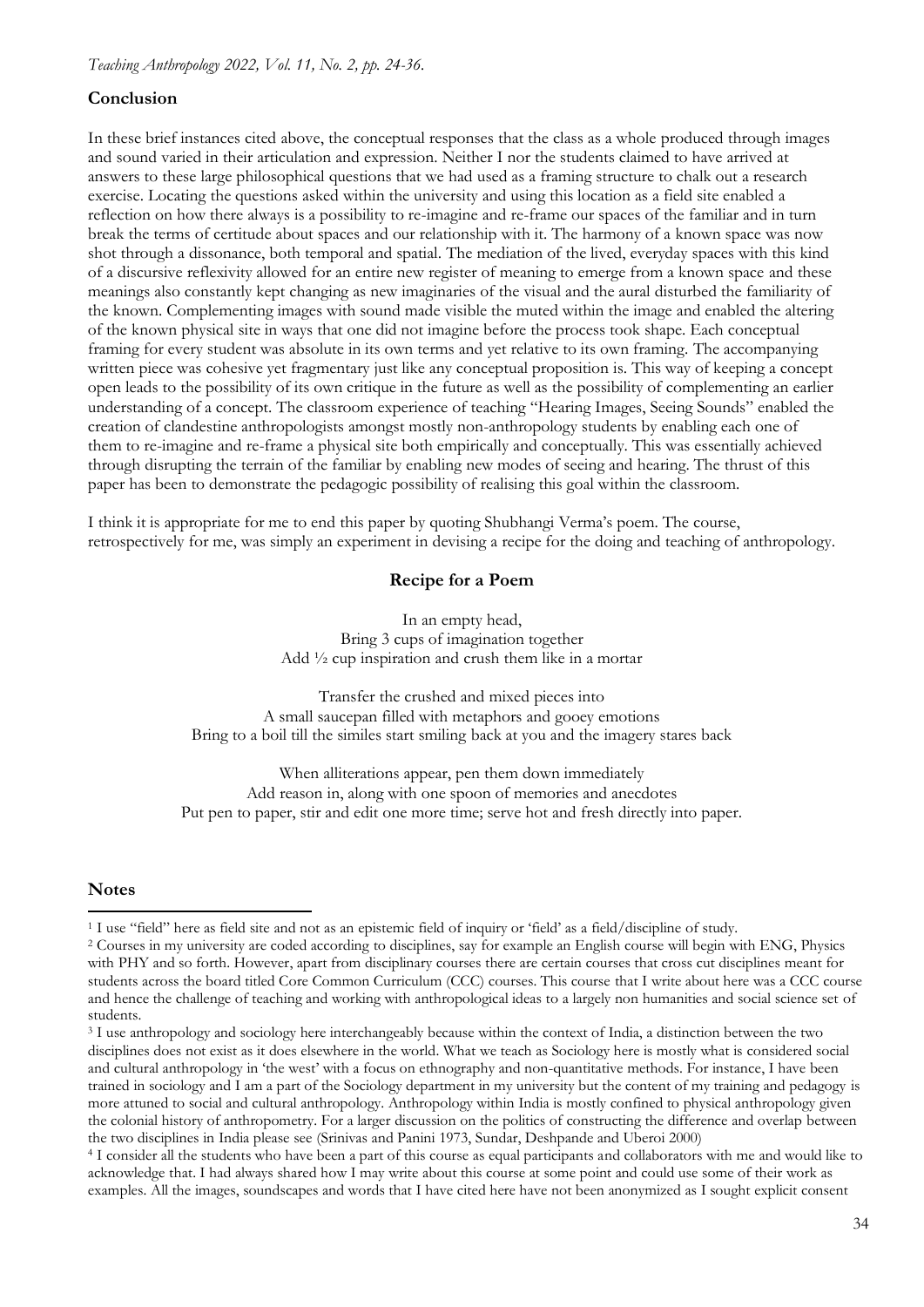from my students to use their material. They were all comfortable sharing their names and did not want me to use pseudonyms. I want to thank my students for this trust they had so graciously expressed.

<sup>5</sup> I have not included Sparsh's image here as it is a screenshot and has names of many courses and individual instructors. I have not sought permission to show the instructors' names and if I blur them including the course listings, there is hardly anything left of the image.

<sup>6</sup> Please note that I have not included Ananjay's soundscape as it is not relevant to the discussion.

#### **References**

Barad, K. (2003), 'Posthumanist Performativity: Toward an Understanding of how Matter Comes to Matter', *Signs: Journal of Women in Culture and Society*. 28 (3): 801-831.

Barthes, R. (1977), *Image, Music, Text*, New York: Hill and Wang.

Barthes, R. (1981), *Camera Lucida*, New York: Hill and Wang.

Bennett, J. (2010), *Vibrant Matter: A Political Ecology of Things*, Durham: Duke University Press.

Berger, J. (1972), *Ways of Seeing*, London: BBC and Penguin Books.

Bull, M. and Back, L. (2003), *The Auditory Culture Reader*. London: Berg.

Castaing-Taylor, L. (1994), *Visualising Theory: Selected Essays.* New York: Routledge

- 'Community Mapping through Transect Walks', Retrieved 25 November 2021 from <https://catcomm.org/transect-walk/>
- Debord, G. (1983), *Society of the Spectacle*, Detroit: Black & Red
- Fortun, K. (2009), 'Figuring Out Ethnography', In Faubion James D. and Marcus G. (eds.) *Fieldwork Is Not What It Used to Be: Learning Anthropology's Method in a Time of Transition*, Ithaca and London: Cornell University Press, pp. 167-183.
- Goswami, S. (2007), 'Enterprising Women, Supportive Men: Micro-Credit Networks in the North-East', In Chopra, R. (ed.) *Reframing Masculinities: Narrating the Supportive Practices of Men*, New Delhi: Orient Longman, pp. 138-161.
- Goswami, S. (2016), 'Knowing and Representation: Unravelling Contexts through Images and Conversations', In Bandyopadhyay M and Hebbar N (eds.) Towards a New Sociology in India. New Delhi: Orient Blackswan, pp 208- 251.
- Grimshaw, A. (2001), *The Ethnographer's Eye: Ways of Seeing in Anthropology.* Cambridge: Cambridge University Press.
- Kohn, E. (2013), *How Forests Think*, Oakland: University California Press.
- MacDougall, D. (2005), *The Corporeal Image: Film, Ethnography and the Senses.* Princeton, N.J: Princeton University Press.
- Mitchell, W.J.T. (1994), *Picture Theory: Essays on Verbal and Visual Representation*, Chicago and London. University of Chicago Press.
- Nakamura, K. (2013), 'Making Sense of Sensory Ethnography: The Sensual and the Multisensory', *American Anthropologist* 115(1): 132–144.<https://doi.org/10.1111/j.1548-1433.2012.01544.x>
- Pinch, T. and Bijsterveld, K. (2004), 'New Technologies and Music', *Social Studies of Science*, *Special Issue on Sound Studies* 34(5): 635-648.
- Pink, S. (2009), *Doing Sensory Ethnography*, Los Angeles: Sage.